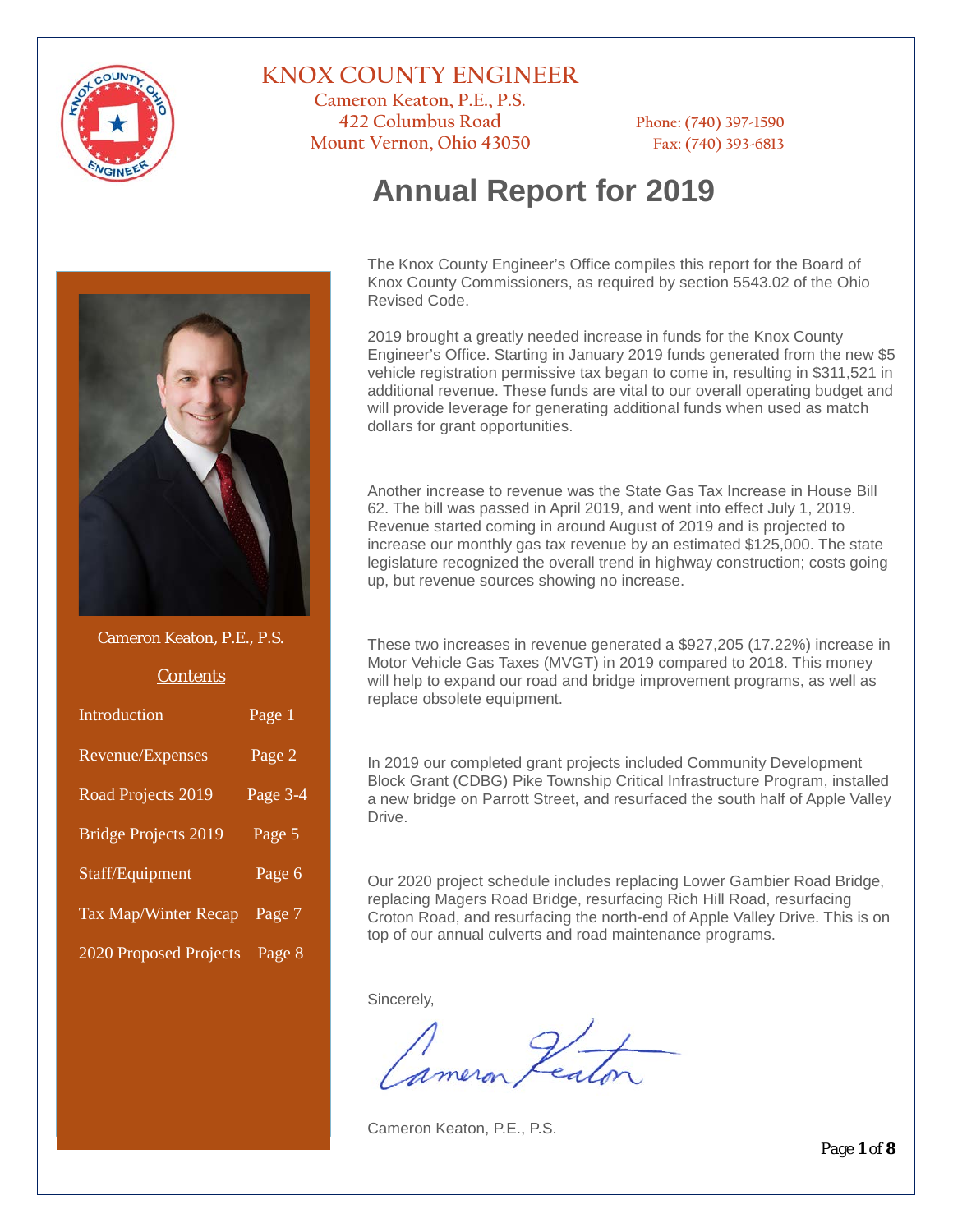## *Financials*

#### **2019 Revenues**

Permissive Tax- \$765,891.09

Permissive Tax 4504.24- \$311,521.18

Licenses Taxes- \$2,082,079.72

Gasoline Taxes- \$2,939,200.28

Grants- \$61,042.65

Access Permits- \$14,215.00

Special Haul Permits- \$455.00

Fines- \$22,437.86

Auctions/Other-\$20,050.43

Donations- \$13,974.00

Depository/Investments- \$38,258.33

Reimbursements- \$15,378.16

Refunds- \$26,405.67

**Total Revenues- \$ 6,310,909.37**

#### **2019 Expenses**

Salaries- \$1,678,129.97

Fringe Benefits- \$ 724,415.05

Vehicle Repairs/Fuel- \$339,745.51

Bridge/Culvert Maint.- \$173,527.65

Equipment- \$410,928.67

Trainings/Supplies- \$41,412.15

Contract Services-\$446,154.02

Contract Projects-\$1,061,598,91

Utilities/Transfers/Ads-\$226,452.08

Materials & Incidentals-\$853,710.91

**Total Expenses- \$5,956,074.92**



2019 Revenues

Permissive Tax-12.14% Permissive Tax 4504.24-4.94%

- Licenses Taxes-32.99% Gasoline Taxes-46.57%
- Grants-.97% <br>Recess Permits-.23%
- Special Haul Permits-.01% Fines/Donations/Interest-1.18%
- Reimbursements/Refunds-.66% Auction/Other-.32%

## 2019 Expenses



- Salaries-28.18% Fringe Benefits-12.16%
- Vehicle Repairs/Fuel-5.7% Bridge/Culvert Maint.-2.91%
- Equipment-6.90% Trainings & Supplies-.70%
- Contract Services-7.49% Contract Projects-17.82%
- -
- -
- $\bullet$  Utilities/Transfers/Advertising-3.8%  $\bullet$  Materials & Incidentals-14.33%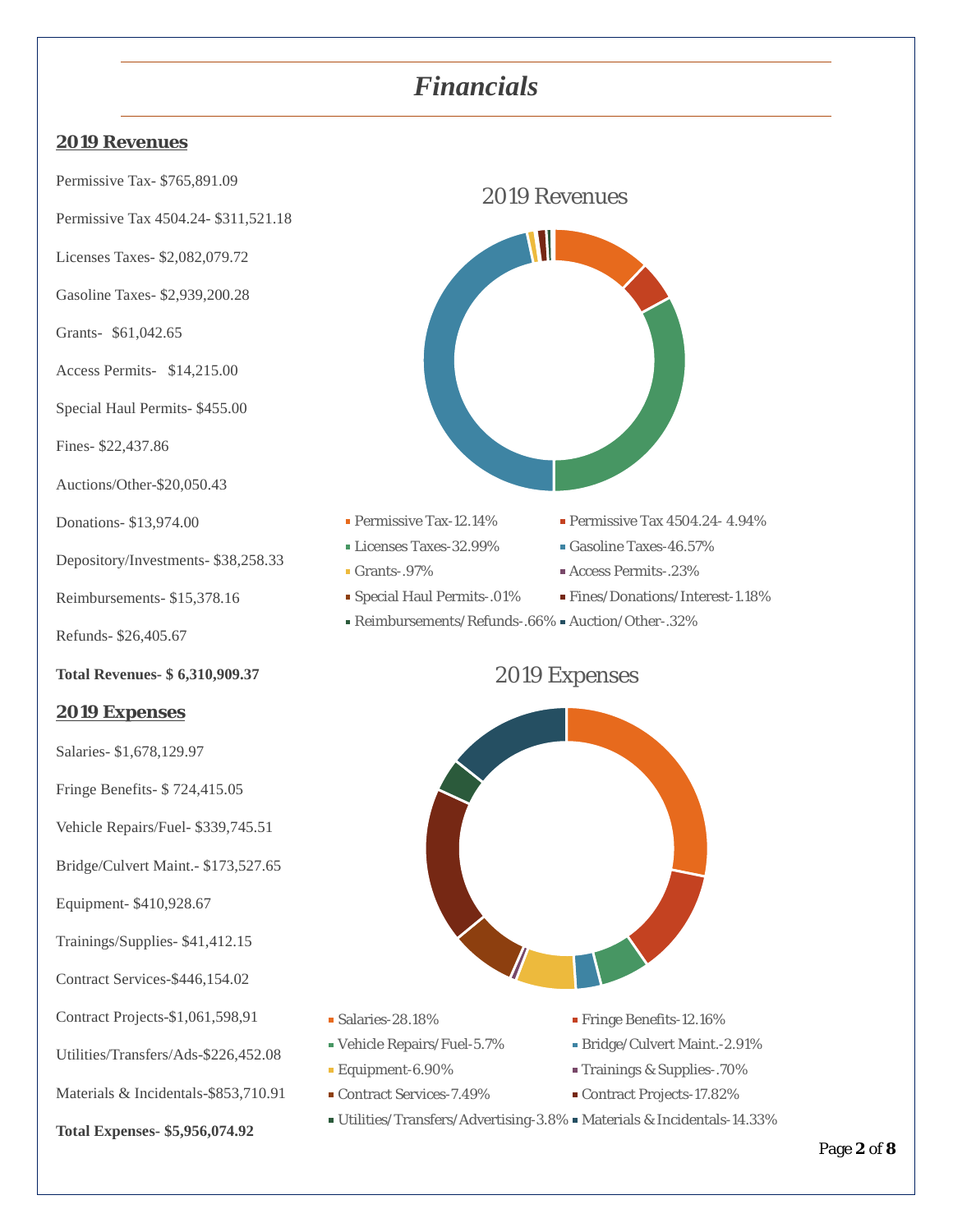# *2019 Road Projects*

### **HSIP- Sign Upgrade**

Using the information from the 2018 Ball Bank Study (A.K.A. Horizontal Curve Safe Speed Study), the Highway Department used Federal Highway Safety Improvement Program (HSIP) dollars to replace, repair, and remove curve related signs on county roads. The project covered 431 curves on 26 county roads, spanning 133 miles. Overall, 552 new signs and 760 new posts were installed, 233 signs were removed or replaced, and 50 signs were relocated for better visibility. Total material costs for this project were \$11,562.54, of which \$9,250.03 (80%) was reimbursed through HSIP grant funds.

### **CEAO Safety Study- CR14**

The County Engineer's Office used The Mannik & Smith Group (MSG), Inc. to do a detailed safety study of County Road 14, Danville-Amity Road. This engineering consultant firm reviewed the 6.585 miles of CR14 and provided recommendations for roadways improvements. This study highlighted the 1,777 ADT, steep grades, narrow shoulders, erosion issues, and 41 vehicle crash history over 3 years (including 1 fatality).

The goal of this study is to show the need for roadway improvements and secure federal funding. MSG provided professional recommendations for additional signage, marking improvements, pavement improvements, berming, and ditch work. The results from this study will be used to improve CR14 in the future. This study was an HSIP project. Total cost of this project was \$48,000, of which \$43,200 (90%) was reimbursed to the MVGT Fund.

#### **Apple Valley Drive Resurfacing (Phase 1)**

Apple Valley Drive is one of the most traveled roads in Knox County. It has an Average Daily Traffic (ADT) count of 2,777 vehicles. The amount of construction and residential traffic made this road a priority for repairs. Due to financial reasons, only the south half of Apple Valley Drive was resurfaced in 2019, with the north half expected to be completed in 2020.

This project entailed replacing 9 cross culverts, milling 2.5 inches of existing asphalt, resurfacing 5.1 miles with new asphalt, and applying a new centerline. The project also covered resurfacing of Apple Valley Boulevard and doing partial depth repairs as needed. County crews handled the replacement of culverts, removal of trees, and ditching. Small's Asphalt Paving was contracted to mill, pave, and restripe the roadway.

The total project cost was **\$1,191,800.22**; *\$620,000* was paid through an Ohio Public Works Commission (OPWC) grant, *\$35,490.13* in a 0% interest, 10-year, OPWC loan, and *\$536,310.09* in motor vehicle gas tax funds and in-kind contributions.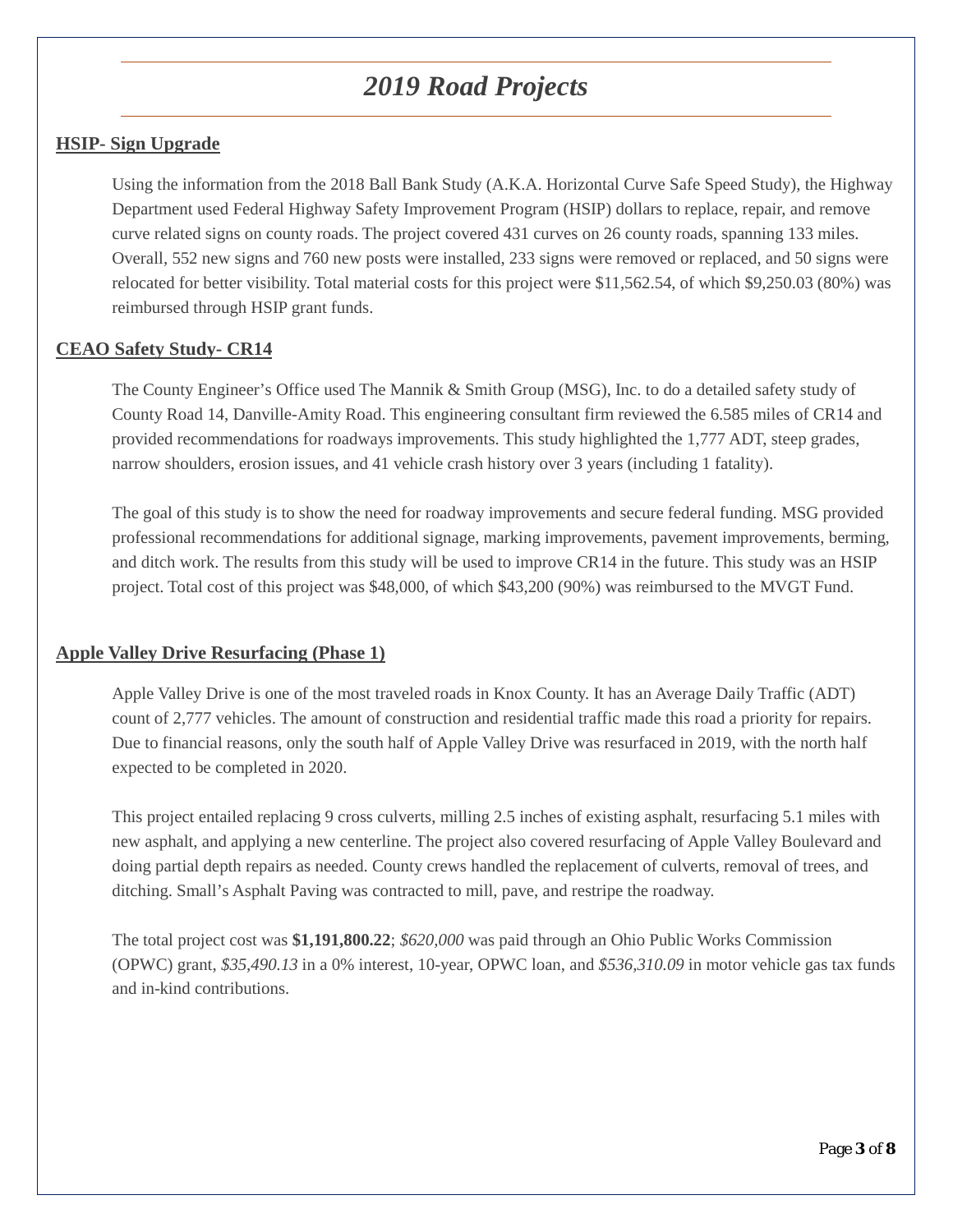### **Annual Resurfacing Program 2019**

Knox County uses an annual Chip Seal Program to help maintain the 404 miles of county roadway and extend the life expectancy of these roads. For 2019, the annual chip seal program covered 28.82 miles of county highways at a cost of \$605,764.09. This is a cost of \$21,018.88 per mile and a 15.74% increase in cost per mile from 2018.

Chip Seal Facts: (retrieved from Ohio Department of Transportation)

#### **Why Use Chip Seals?**

- 1. Chip seals provide counties with the opportunity to maintain the roads for very low cost.
- 2. A chip seal is about one fourth to one fifth the cost of a conventional asphalt overlay.
- 3. By extending the time between asphalt overlays, chip seals result in lower costs over the long term.
- 4. By placing a chip seal sooner than an asphalt overlay would be placed, the traveling public benefits from roads maintained in better condition.
- 5. Chip Seals eliminate the need to crack seal.
- 6. Chip seals enhance safety by providing good skid resistance.
- 7. Chip seals provide an effective moisture barrier for the underlying pavement against water intrusion by sealing cracks in the pavement.
- 8. Chip seals prevent deterioration of the asphalt surface from the effects of aging and oxidation due to water and sun.
- 9. ODOT has successfully used chip seals for over 25 years to maintain state routes.
- 10. Chip seals are used only on low traffic routes, less than 2500 vehicles per day.
- 11. Chip seals virtually eliminate black ice.
- 12. In hot weather, chip seals re-seal cracks by flowing back together.

#### **Annual Mowing Program**

The County Engineer's Office currently contracts out the mowing operation along the roadways throughout the county. This allows for highway crews to focus on patching and road repairs throughout the summer months. The contract for 2019 was awarded to Thompson Interstate Mowing from Leesburg, Ohio. Thompson Interstate Mowing mowed three separate rounds (as required by Ohio Revised Code). The cost of mowing the 404 centerline miles of county roadway was \$342/mile, or \$138,168 annually. County highway crews also mowed back at intersections and used boom mowers to cut back brush along the roadways.

#### **Asphalt Patching and Repairs**

Highway crews patch and repair county roadways year-round. In the winter months, cold mix asphalt is used to patch potholes until the hot mix plants open back up in the warmer weather months. Patching material costs this year were as follows:

|                          | <b>Total-</b>     | \$466,321.36 |
|--------------------------|-------------------|--------------|
|                          | Cold mix asphalt- | \$36,192.00  |
| $\mathcal{L}_{\rm{max}}$ | Hot mix asphalt-  | \$430,129.36 |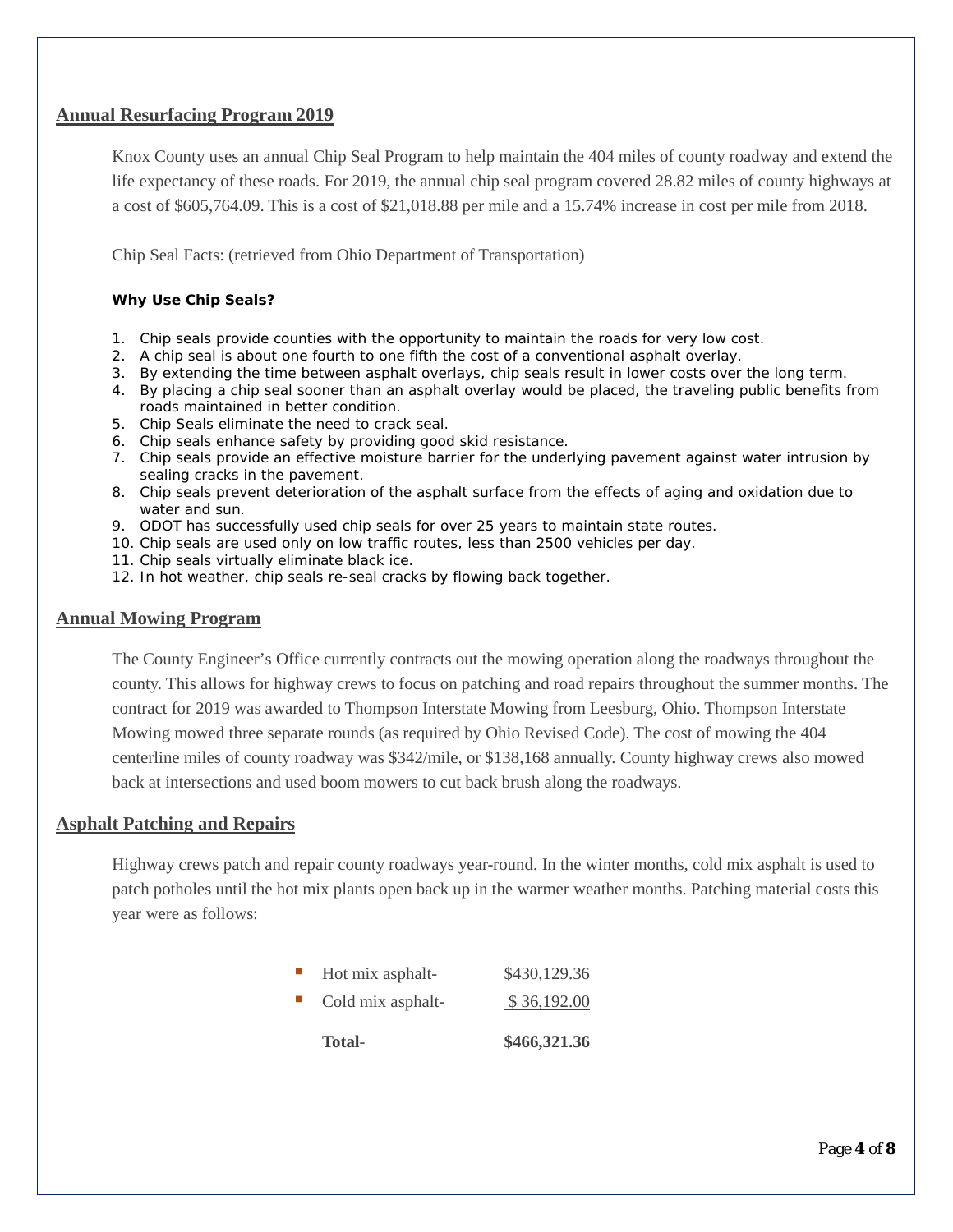# *2019 Bridge Projects*

## **Bridge & Culvert Work**

Our crews replaced and repaired 64 culverts with an estimated material cost of \$117,300. Typical culverts less than 60" in diameter can be replaced with high density polyethylene (HDPE) pipe. Engineered precast concrete box culverts, or reinforced concrete pipe can replace larger structures.

The county bridge crew replaced one bridge deck on Grange Road (No.54 Middlebury) at a cost of \$76,780.21. County crews removed the existing bridge deck and beams, then replaced it with new wood decking, new north abutment wall, and an asphalt surface. Crews also repaired 17 washouts along pipes and bridges at a total cost of \$36,600.

### **Parrott Street Bridge Replacement**

This project involved removing a failing single span, weathering steel, pony truss structure that had been installed in 1991. Replacing it with a three-span, reinforced concrete slab on reinforced concrete capped-pile abutments and piers. The previous structure had endured a lot of heavy truck traffic and was deteriorating quicker than anticipated. The new structure has an anticipated lifespan of 75 years and includes extra width to accommodate a bike/pedestrian path to provide connectivity between local school facilities and parks.

The consultants and contractors for this bridge were DLZ (design), MS Consultants (CE services), and V.O. Menuez & Sons, Inc. (construction) Funding for this project is through OPWC, CDBG, and MVGT Funds. The project was initially scheduled for a 2019 completion date, but construction will continue in the Spring of 2020 to finalize asphalt concrete approach work.

### **Special Haul Vehicle (SHV) Load Ratings**

As a continuation of the Special Haul Vehicle (SHV) Load Rating requirements implemented by ODOT in 2017, Knox County had to load rate 47 more bridges in 2019. The Engineer's Office spent \$45,440.10 with Richland Engineering, Ltd. to perform SHV Load Ratings, with \$17,842.65 being reimbursed through ODOT.

### **Pike Twp. Critical Infrastructure**

This is a CDBG project replacing 4 bridges and 11 culverts in Pike Township that started in 2018. The box culvert portion of this project was completed in 2019.

County forces installed 6 new box culverts, bringing the total project cost to \$462,482.73. Of this total, \$293,093.10 came from in-kind and local dollars, while CDBG paid \$221,503.56 towards crane services and material costs.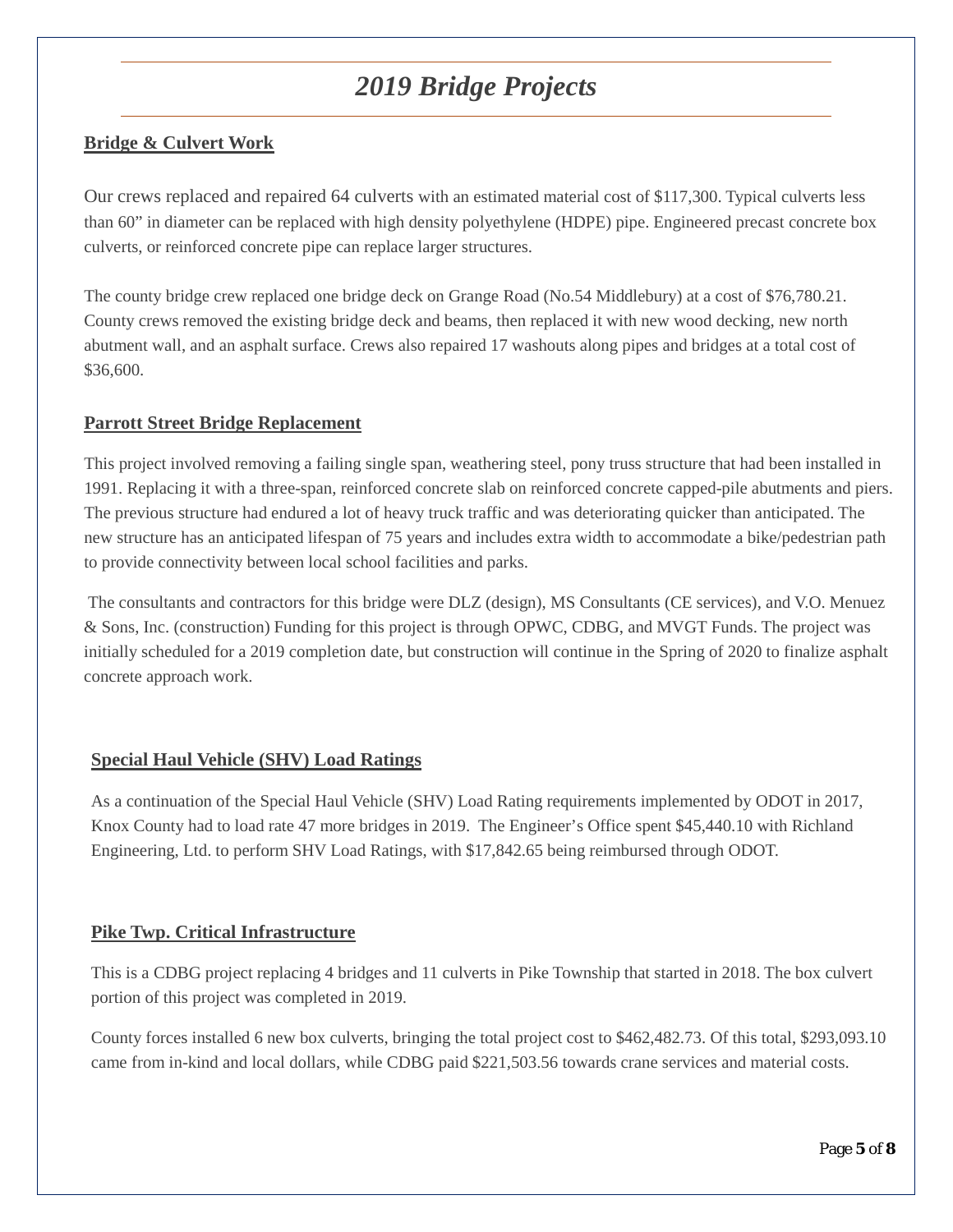# *Staff Update*

The Knox County Engineer's Office operates with five in-office employees. The tax map office has two employees. The highway garage consists of two superintendents, and 25 highway employees. In 2019, one employee left the county highway garage to pursue other employment. The County Highway Garage welcomed three new employees, Kristen Richert (former Brown Twp. road worker), Nathan Lacey (former Knox Co. Water Dept. worker), and Jared Blubaugh (Village of Johnstown employee) as Highway Worker II's.

The Knox County Engineer's Office would also like to recognize John Crunkilton for his 14 1/2 years of service. John retired July 31, 2019. We wish him well with his retirement.

# *Equipment Update*

2019 started off with the acquisition of a new 2018 New Holland E57C Mini Excavator and a preowned 2013 Bomag Tandem Roller from Advantage Ag and Equipment, Inc. The County traded in two TS6110 Tractors with boom mowers that were no longer being utilized for an \$87,000 trade-in value. All together the purchase cost \$5,050 in MVGT funds.

The County also added a 2017 Sure-Trac tilt-bed trailer to the inventory. This trailer is used to transport the roller and mini excavator individually to jobsites. The 1996 Eager Beaver Trailer was traded in at a \$3,000 trade-in value, bringing the total trailer cost to \$1,800 in MVGT funds.

During 2019, we placed an order for two 2020 Western Star tandem axle plow trucks. Currently lead times are 12-18 months, so we anticipate receiving these new trucks with plow packages sometime late summer 2020. The trucks were purchased through the state program at a cost of \$181,267.00 each.

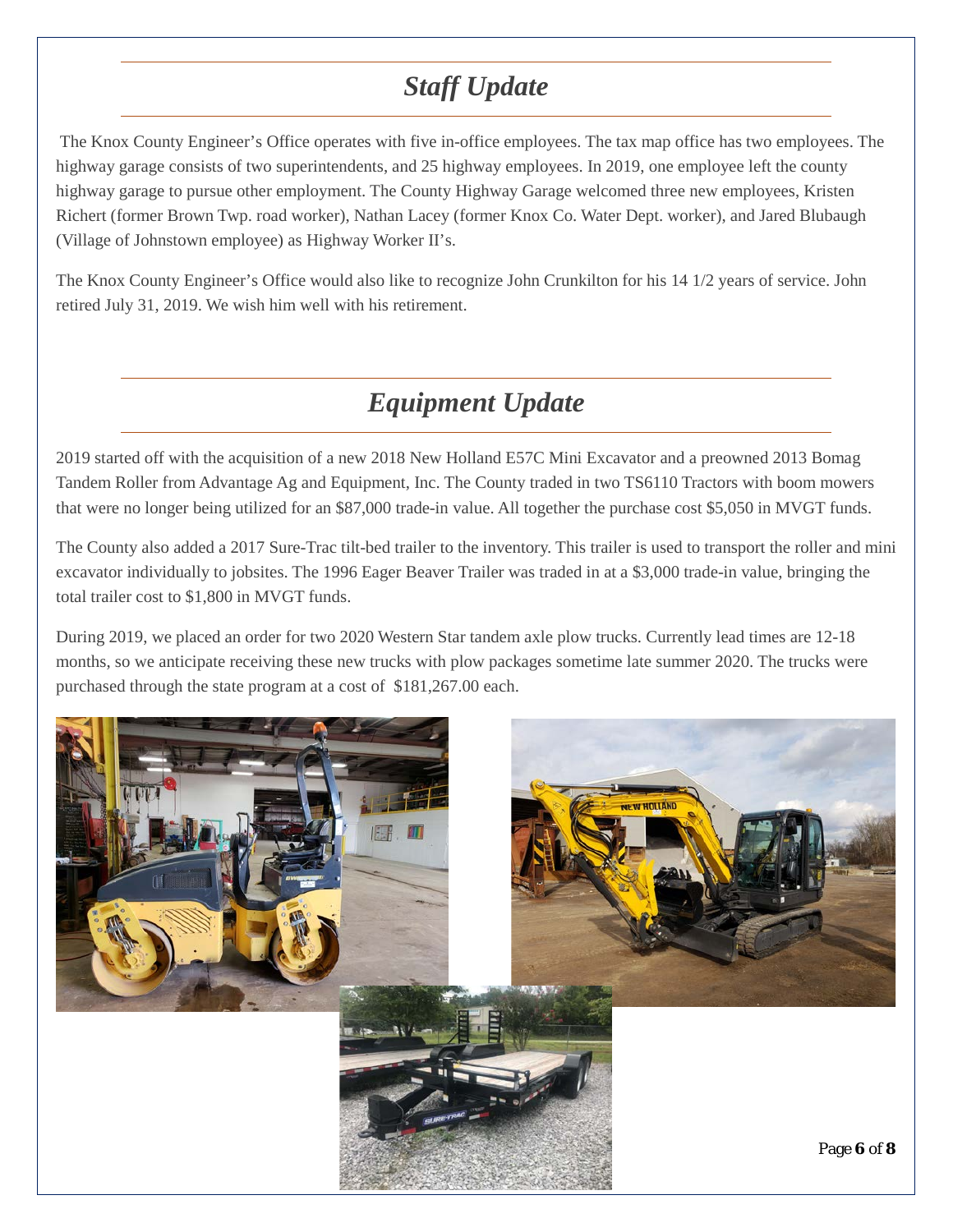# *Tax Map Update*

The Knox County Tax Map Office is under the direction of the Knox County Engineer. Our tax map office handles legal descriptions of property, updates to the county GIS database, boundary survey verification, parcel ownership information, custom mapping, and the assigning of property addresses.

### 2019 Tax Map Facts:

- 2019 generated \$2,776.05 in map sales
- Approved 3,272 transfers
- Assigned 158 new addresses
- Reviewed and approved 253 new boundary surveys
- Coordinated with the County Engineer's Office to have original road record books scanned and indexed
- Coordinated with the County Auditor to upgrade their CAUV Tool
- Coordinated with the City of Mt. Vernon to add City Zoning to the GIS website
- Coordinated with 911 to update their dispatch software (launching in 2020)
- Coordinated with EMA to update all Knox County Schools Emergency Action Plan Maps
- Quality controlled entire "Parcel Anno" layer (the property owner's names on our tax maps)

## *Winter Recap 2018-2019*

The Knox County Engineer's Office participates in the ODOT Rock Salt Winter Competitive Bid. We estimate how much salt we will need for the upcoming winter season, ODOT processes the bidding submissions and awards the contracts to the vendors, then we use our awarded vendor to purchase 90%-110% of the estimated tonnage. Our vendor for 2018-2019 was American Rock Salt out of Columbus. The salt price for the 2018-2019 season was \$83.42/ton (a 79.75% increase from the prior season).

County Highway crews are constantly assessing road conditions and determining the best materials to use on our roadways. The exact material use depends on the precipitation, road conditions, and temperature. Crews can use salted grits (9's), straight salt, or a 70/30 (9's/salt) mixture.

The 2018-2019 Winter Season was "average" for Knox County. Our crews used 4,038 tons of salt and 1,151 tons of salted 9's to treat roads. We also used 446 tons of cold mix asphalt to patch holes during the winter months (up 30.4% from last season).

We ended the 2018-2019 winter season with full salt storage buildings. The 2019-2020 state bid for salt was once again awarded to American Rock Salt. The salt price for the 2019-2020 season increased \$3/ton or 3.6% to \$86.42/ton. Our estimated usage for the upcoming season is 4500 tons.



Page **7** of **8**